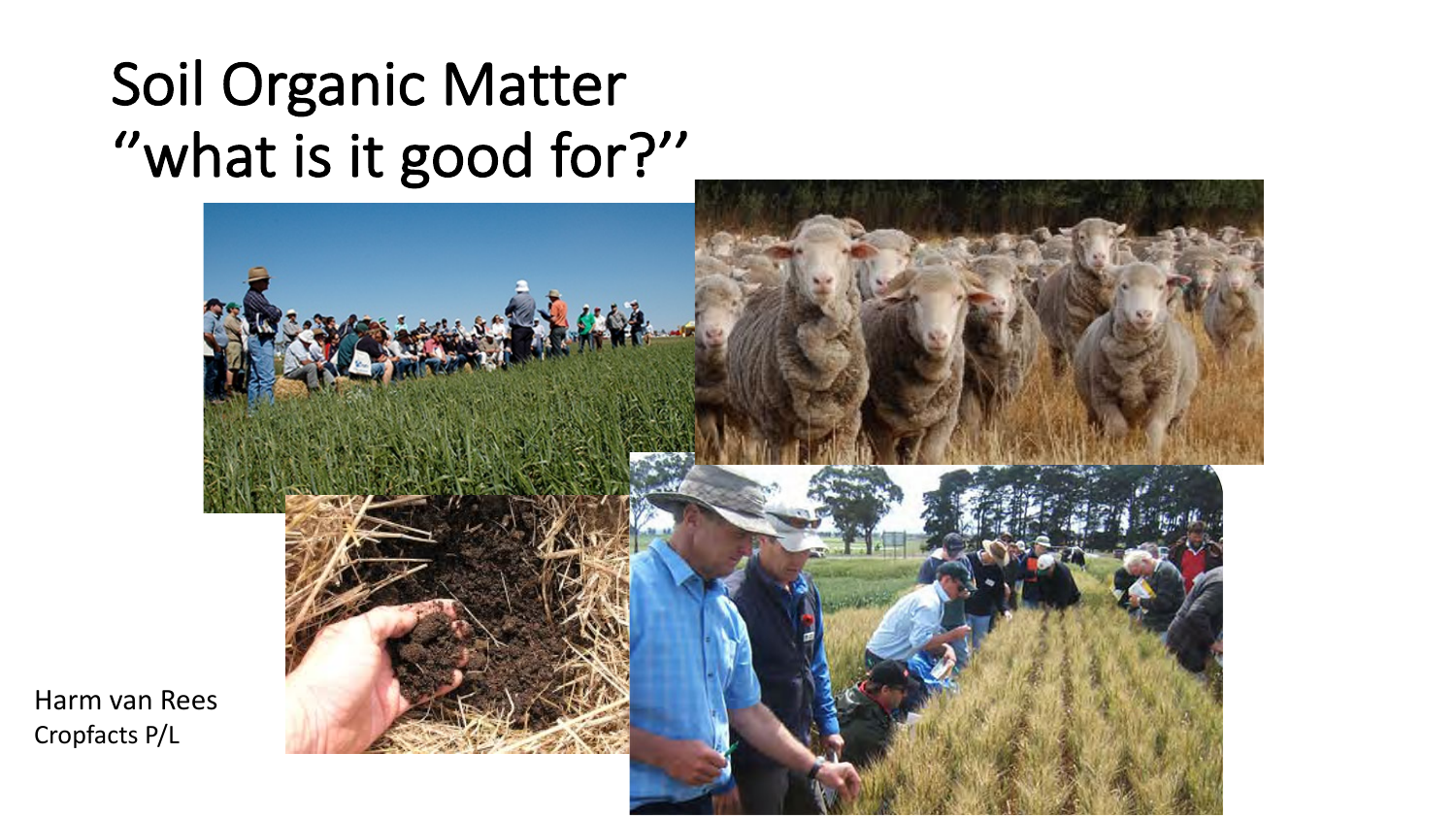### Two fractions influenced by management



- **Decomposing plant and animal material**
- **Unstable (months to years)**
- **0.05 to 2mm**
- **Decomposed material attached to soil particles**
- Stable (decades)
- **<0.05mm**

#### **Third fraction Charcoal**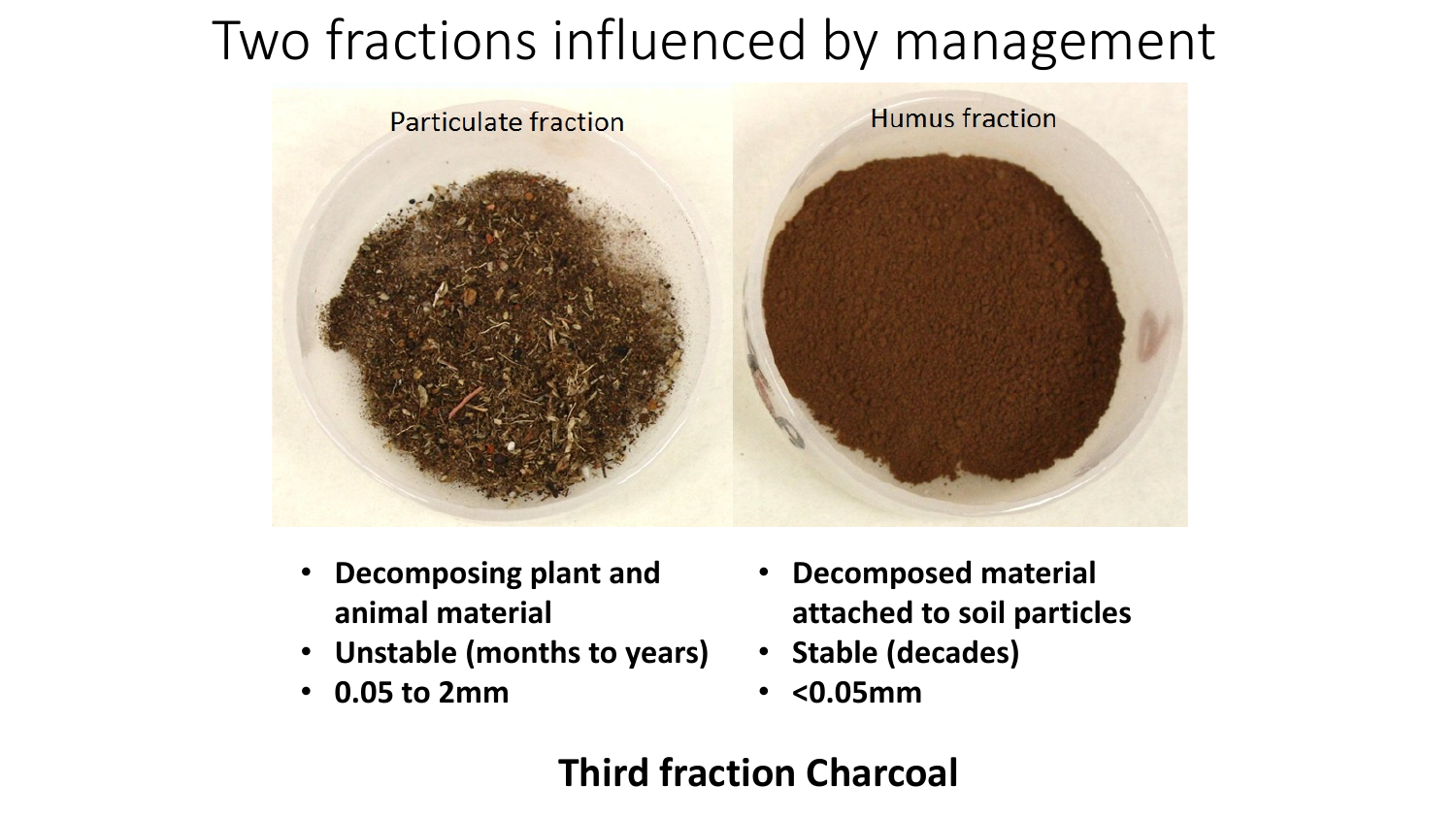# Functions of SOM

| <b>Measurable</b><br><b>Functions</b> | <b>Particulate Organic C</b> | <b>Humus Organic C</b>  |
|---------------------------------------|------------------------------|-------------------------|
| <b>Plant available water</b>          | X                            | $\mathbf{V}$            |
| <b>Bulk density</b>                   | $\sqrt{V}$                   | $\overline{\mathsf{V}}$ |
| Soil structure                        | VVV                          | $\overline{\mathsf{V}}$ |
| <b>Cation Exch Cap</b>                | X                            | <b>VVV</b>              |
| <b>Mineralisation N</b>               | $\mathbf{V}$                 | VVV                     |
| <b>Buffering soil acidity</b>         | X                            | <b>VVV</b>              |
| <b>Microbial activity</b>             | VVV                          | VVV                     |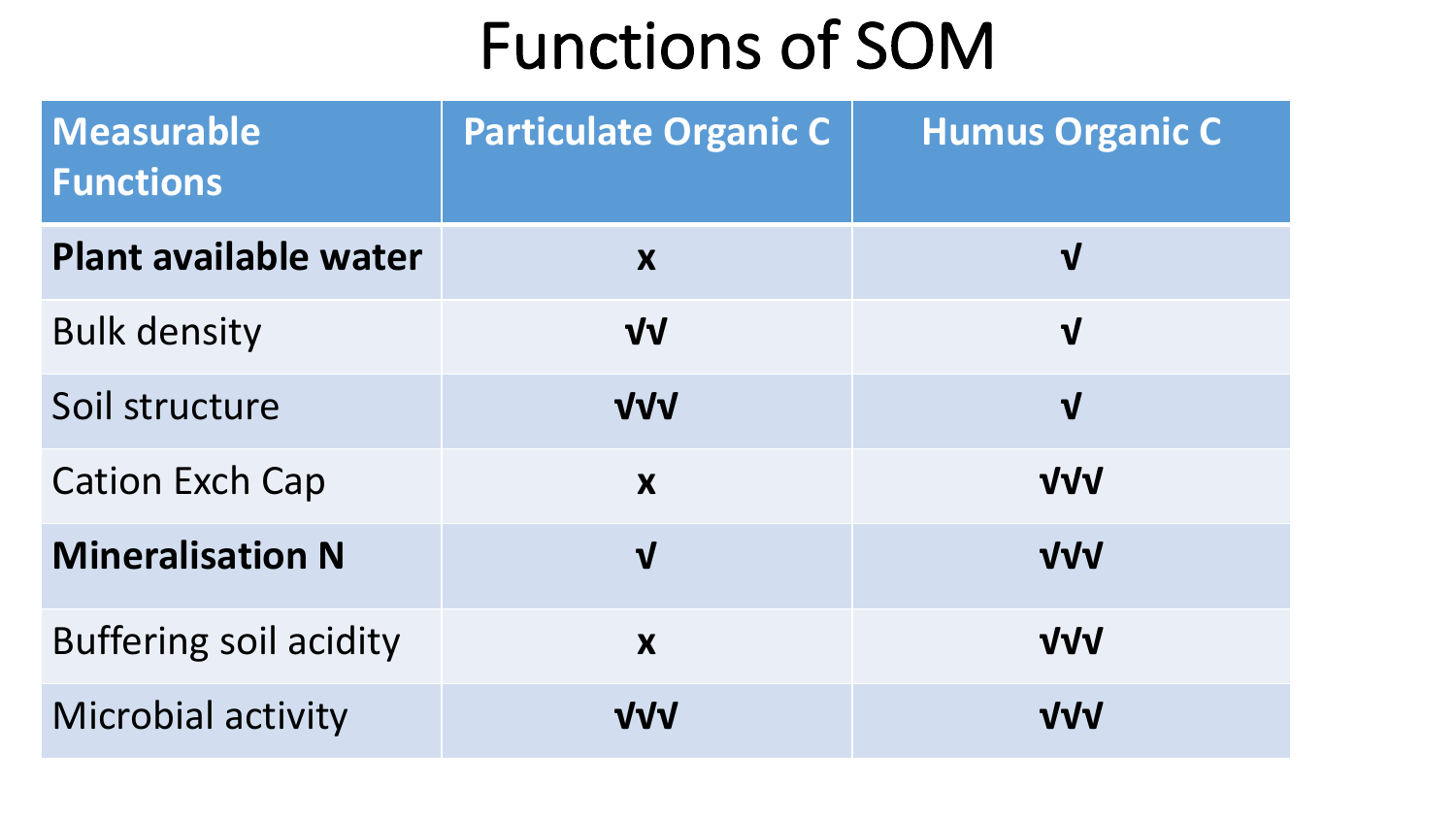### What value can we put on SOC?

• Soil Water: 1% SOC in the topsoil (0-10cm) can retain 5 to 6mm of water

• Soil nitrogen: around 3% of SOM is turned over every year. A soil with a SOC level of 1% would release around 40kg N per year.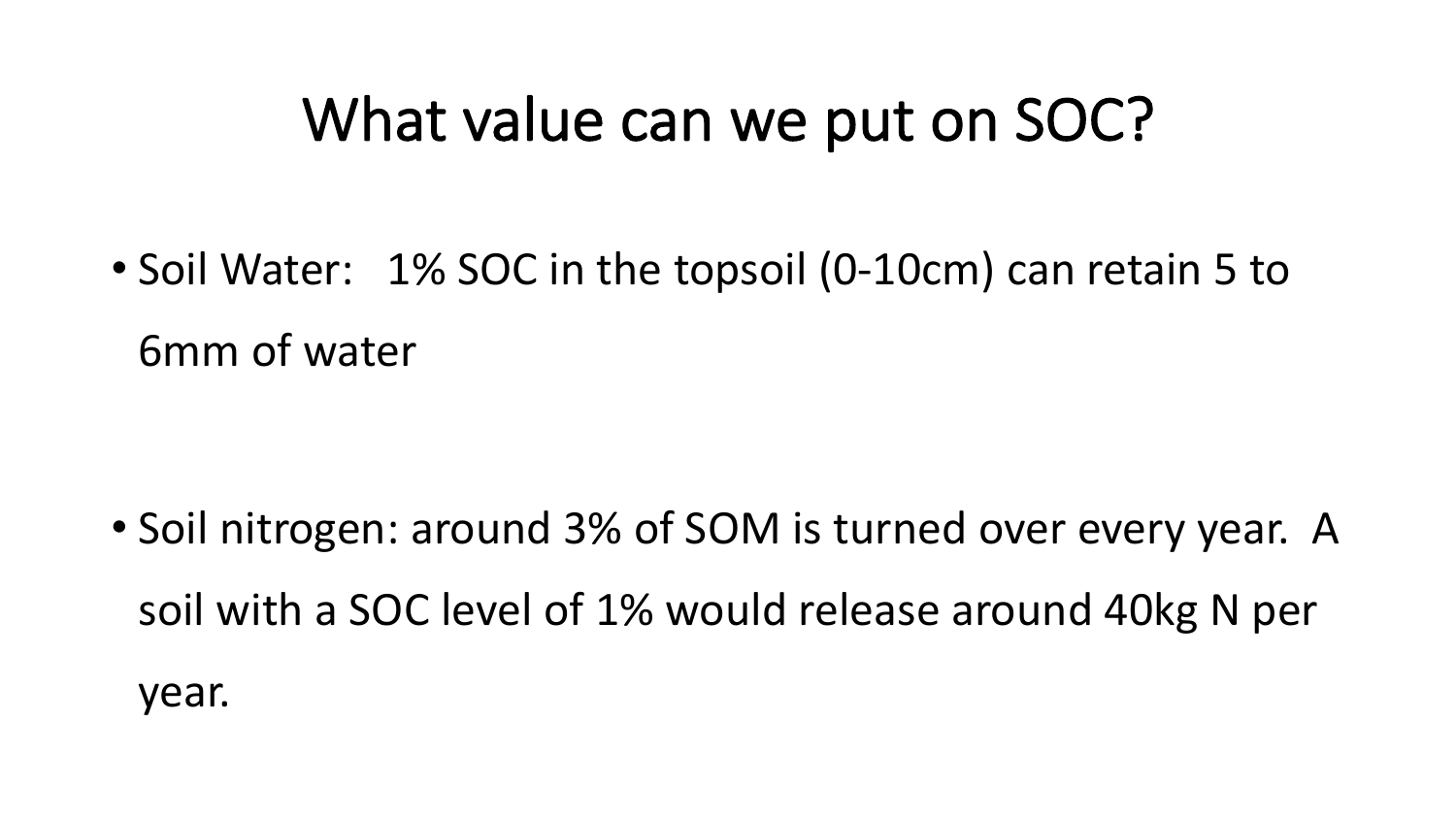## How to increase Soil C levels

- No-Till stubble retention trials (world wide) have not demonstrated an increase in humus content
- To break down stubble (C) microbes need Nitrogen, Phosphorus and Sulphur



•

Stubble + Nutrients (N P S) results in increased humus levels

• Legume pastures – do increase Soil C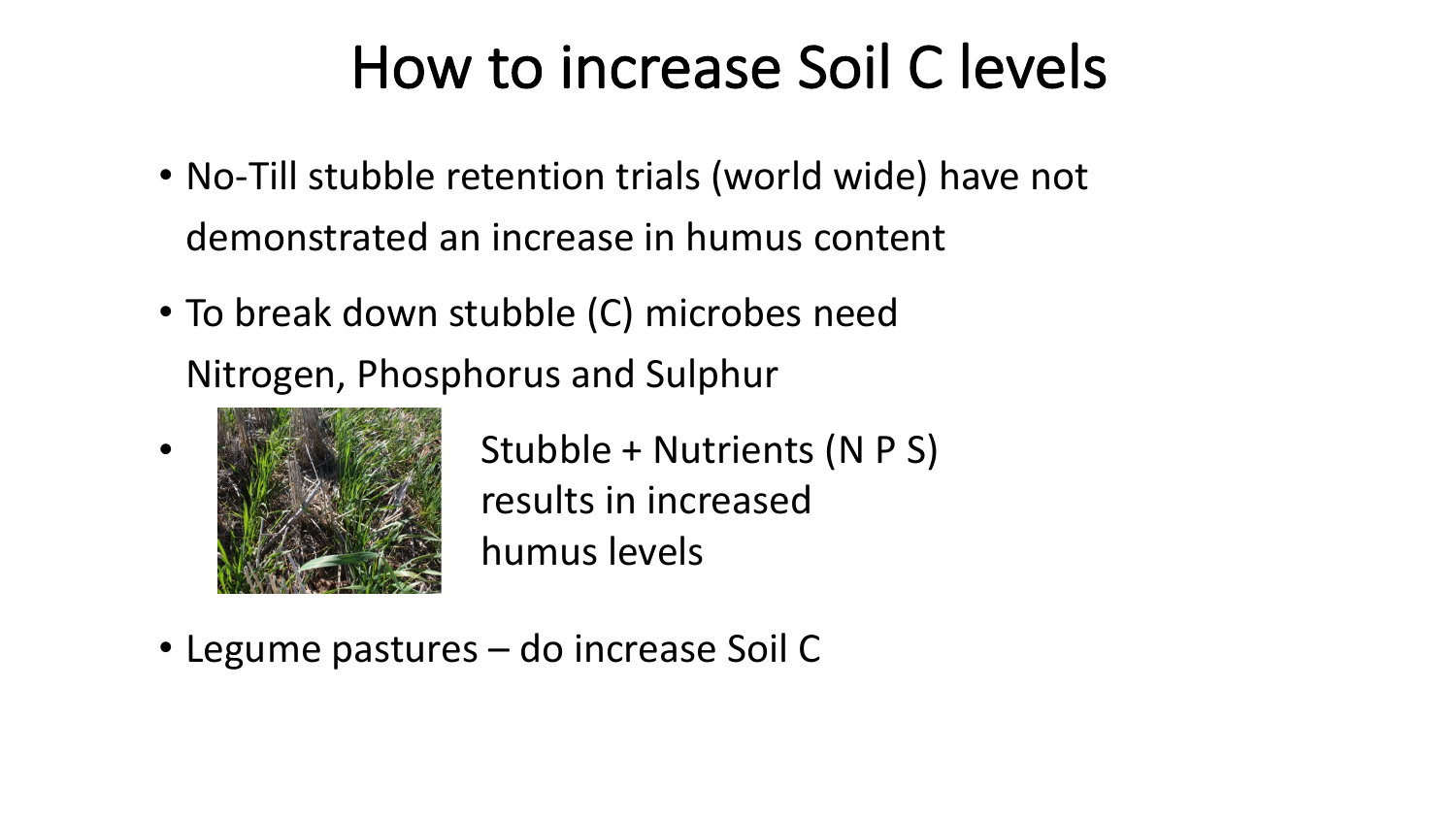CSIRO work has demonstrated an increase in soil C with No-Till ONLY when additional nutrients are applied. For every tonne of stubble to breakdown to humus you need: 5kg N, 2kg P, 1kg S

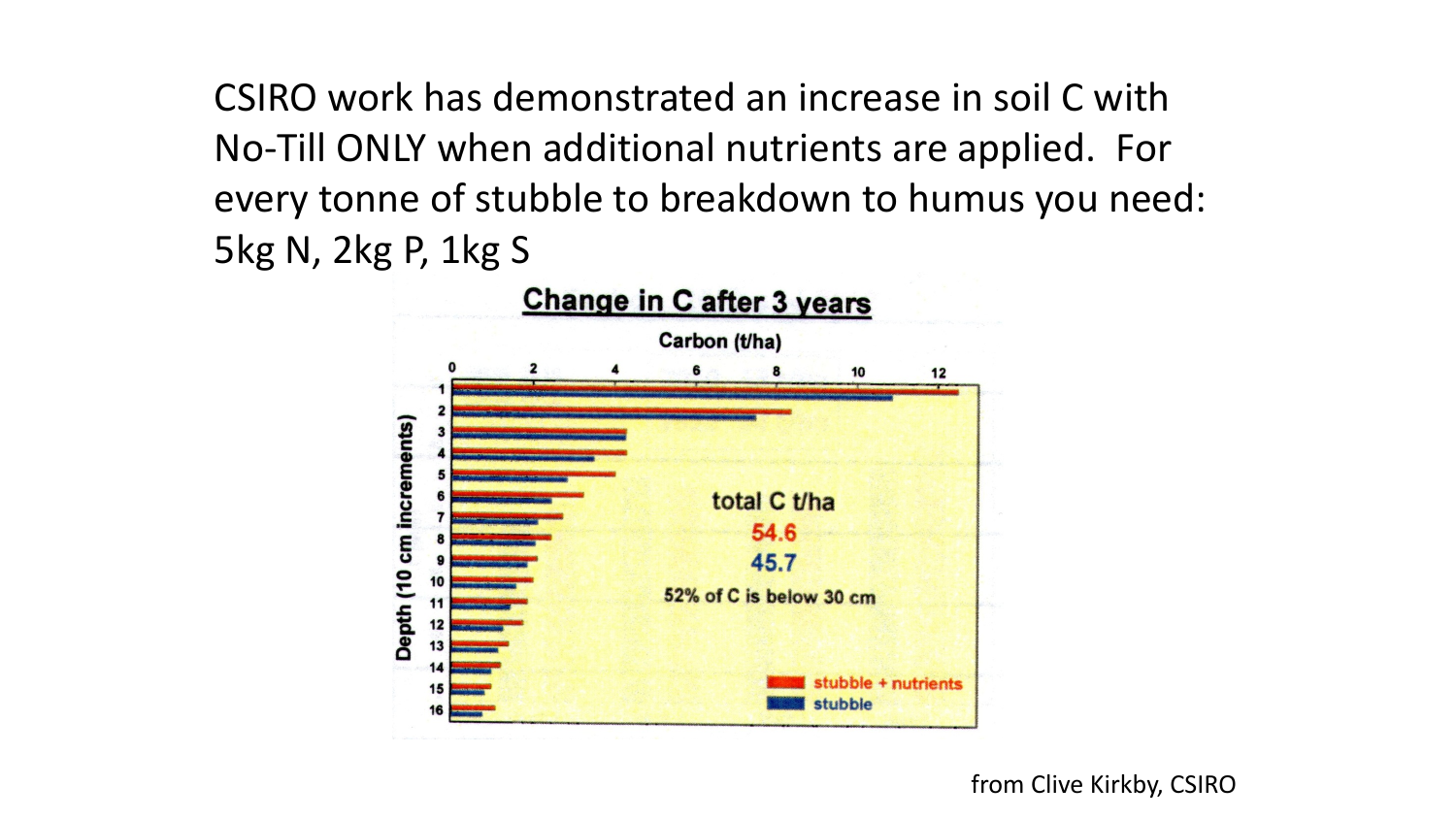## Benefits of legume based pasture



Legume pastures fix atmospheric N

N is the main nutrient required for soil microbes

#### Providing there is P and S available  $-$  legume pastures build SOM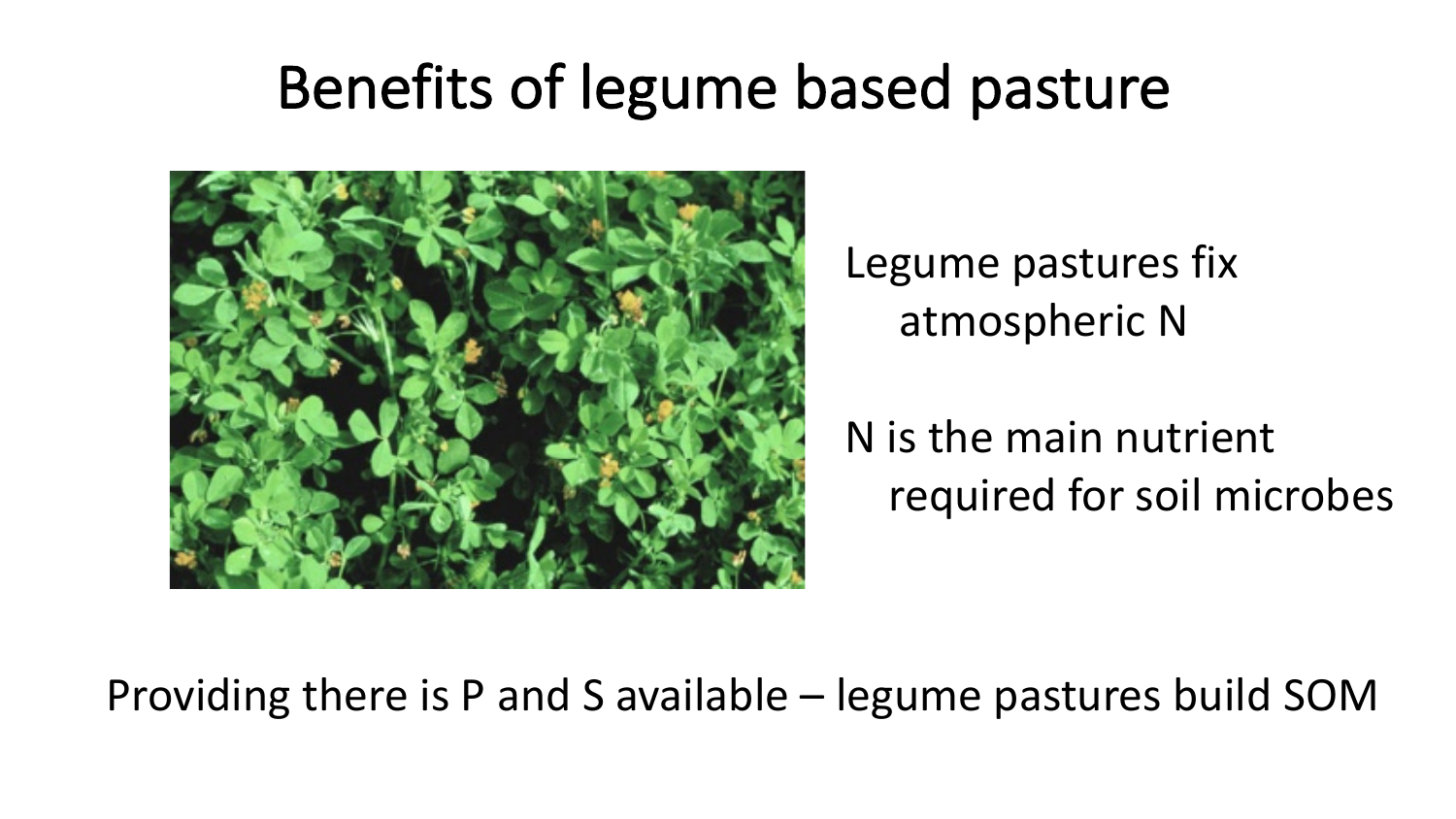#### Doing the maths (unfortunately....) Q. how much biomass do you need to increase SOC (0-10cm) from 1 to 2%?

- 1% SOC in the topsoil is equivalent to 15t Carbon/ha soil volume:  $100 \times 100 \times 0.1$ m =  $1000$ m<sup>3</sup>; Bulk density =  $1.5$ ; soil mass:  $1000 \times 1.5 = 1500$ t, and  $1\%$  of  $1500t = 15t$
- Vegetative material (ie. stubble) consists of 45% C Hence need  $15t \times 100/45 = 33t$  vegetative material however
- Microbial efficiency is only 30% (the rest, 70%, is lost as  $CO<sub>2</sub>$ ) 33t x 100/30 = **110t of stubble**
- Even over a 10 year period that is a lot of stubble!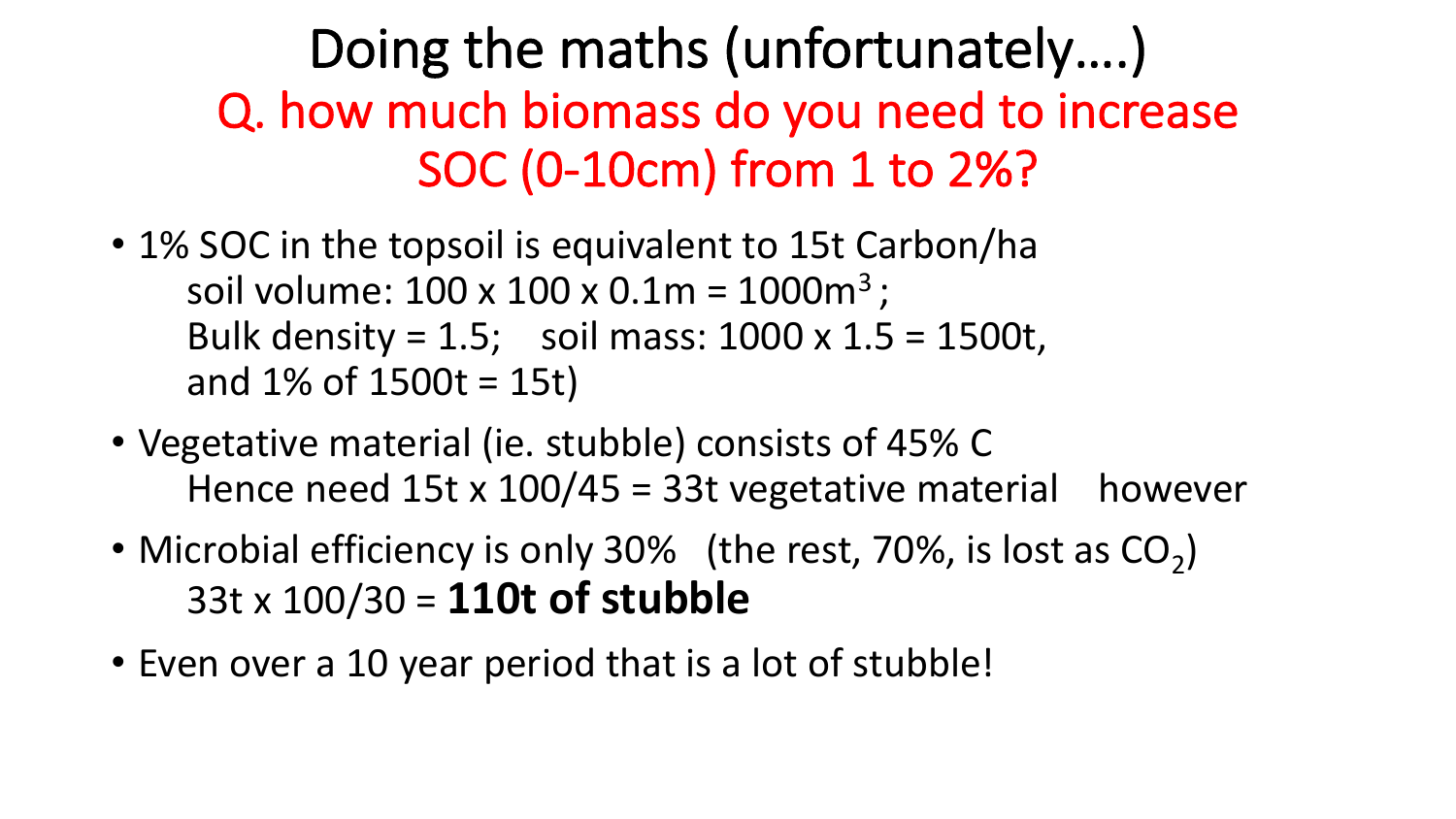## How much would it cost to convert 110t of stubble to Soil Carbon?

- For every 1 t wheat stubble you need 5kg N, 2kg P, 1kg S to convert it to soil C
- As fertiliser that would cost \$9/tonne stubble
- To increase SOC from 1 to 2% requires 110 tonne of stubble
- Which would cost  $$1000/ha$  (110 t stubble x \$9/t stubble) (assuming all nutrients came out of a bag)